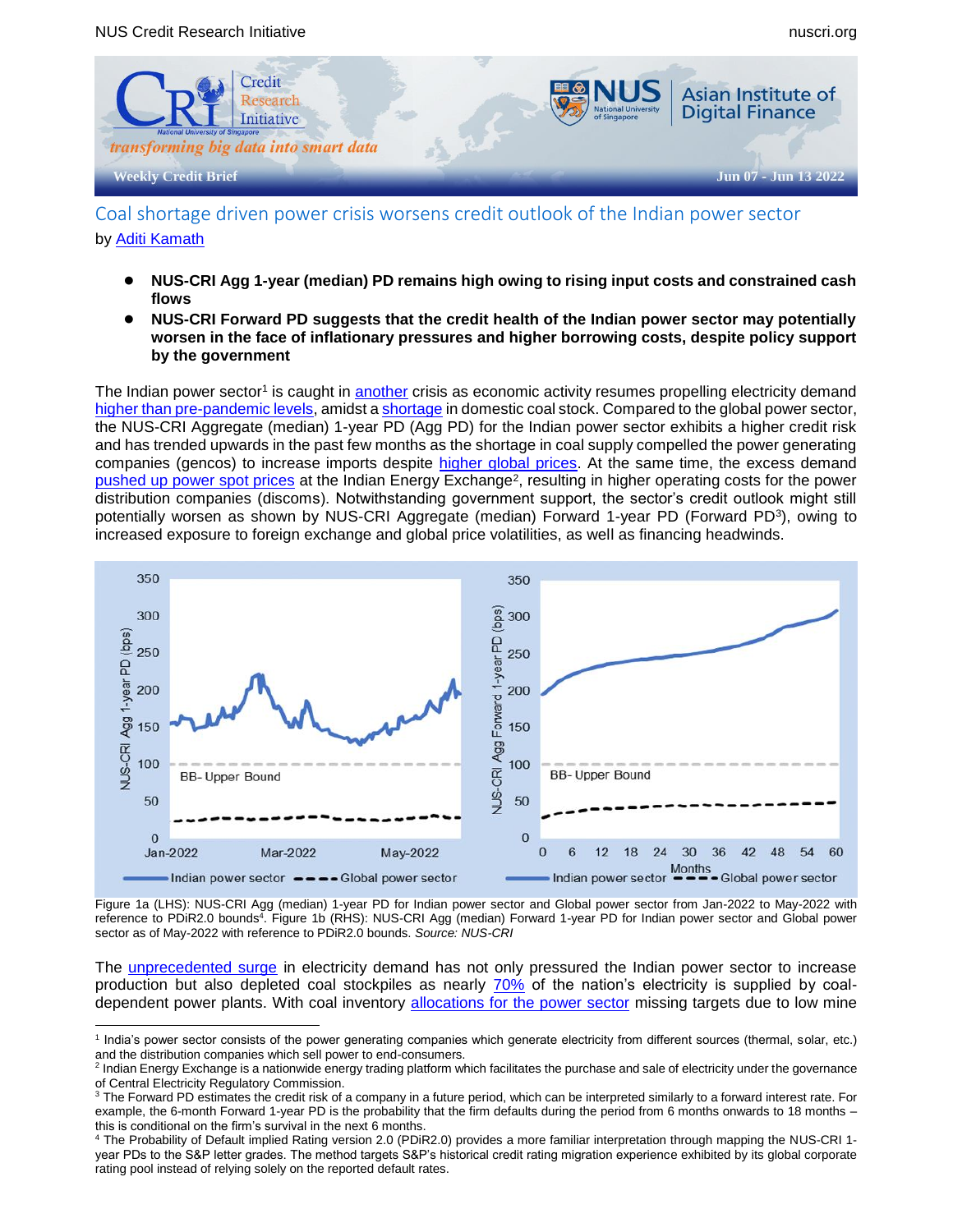#### NUS Credit Research Initiative nuscri.org nuscri.org nuscri.org nuscri.org nuscri.org nuscri.org nuscri.org nuscri.org

outputs, gencos have turned to [coal imports](https://www.orfonline.org/expert-speak/imported-coal-source-of-energy-security-for-india/#:~:text=Indonesia%2C%20Australia%2C%20and%20South%20Africa,14.45%20percent%2C%2031.093%20MT).) to meet operational needs. The need to import coal has exposed the sector to rising global coal prices which have been triggered by the Russia-Ukraine war. In particular, the rally in the Indonesian [4,200 kcal/kg GAR coal,](https://www.spglobal.com/commodityinsights/en/market-insights/blogs/coal/052522-india-heat-wave-coal-import-prices#:~:text=India) which accounts for nearly 40% of India's coal imports, has translated to a [95.41%](https://www.spglobal.com/commodityinsights/en/market-insights/blogs/coal/052522-india-heat-wave-coal-import-prices#:~:text=India) increase in input prices in FY 2021-2022<sup>5</sup>. In terms of YoY value, coal imports more than [doubled](https://rbi.org.in/scripts/BS_ViewBulletin.aspx?Id=21001) as of Apr-2022, and are expected to further increase following the enforcement of the Ministry of Power's policy mandating [a minimum 10%](https://www.hindustantimes.com/india-news/import-coal-for-blending-by-june-15-or-face-5-domestic-supply-cuts-power-ministry-to-gencos-101652900810548.html)<sup>6</sup> blend of imported coal in power generation. Furthermore, upcoming monsoon seasons in H2 2022 will likely curtail domestic coal production, increasing dependence on costlier imported coal to sustain operations. With the INR [weakening,](https://economictimes.indiatimes.com/nri/invest/what-a-depreciating-rupee-means-for-nri-investors/articleshow/91679573.cms) increasing imports might further increase costs. In addition to rising input costs, the State Electricity Regulatory Commissions (SERCs) [regulates prices](https://indianexpress.com/article/explained/explained-why-power-costs-vary-and-uniform-national-rate-is-difficult-to-implement-5830852/) [\(power tariffs\)](https://www.electrical4u.com/tariff-of-electricity-in-india/) to protect consumers, [straining profitability](https://www.telegraphindia.com/business/weekly-billing-for-power-distributors/cid/1867225) of the Indian power sector, although [power tariff hikes](https://www.newindianexpress.com/states/telangana/2022/may/09/officials-say-the-hike-is-nominal-2451397.html) were imposed around Apr-2022 and May-2022 providing temporary relief.



Figure 2a (LHS): Amount owed compared to amount paid<sup>7</sup> by Indian power distribution companies (discoms) to Indian power generation companies (gencos). Figure 2b (RHS): Bond maturity as a percentage of total bonds due broken down by year and currency for the Indian power sector. *Source[: PRAAPTI](https://praapti.in/)*, *Bloomberg*

Amidst weakening profitability, the Indian power sector is also suffering from cash flow headwinds that have deteriorated its credit health. The cash flow woes of the Indian power sector stem from the [stressed financial](https://www.business-standard.com/article/companies/weak-discoms-remain-a-hurdle-for-india-s-renewable-energy-sector-moody-s-122061300360_1.html)  [position](https://www.business-standard.com/article/companies/weak-discoms-remain-a-hurdle-for-india-s-renewable-energy-sector-moody-s-122061300360_1.html) of discoms, which are [precluded](https://www.moneycontrol.com/news/business/the-discom-story-theres-pain-and-it-aint-new-8428921.html) from increasing power tariffs, resulting in [losses](https://energy.economictimes.indiatimes.com/news/power/power-discoms-losses-widened-to-rs-59000-crore-in-2021-22-report/91934081)<sup>8</sup> and accumulating unpaid dues to upstream members in the power sector. Historically, the amounts owed by the discoms to the gencos have remained high, contributing to the [cash flow crunch](https://www.moneycontrol.com/news/business/companies/its-not-a-power-crisis-or-a-coal-crisis-its-a-payment-crisis-8419141.html) in the sector (See Figure 2a). Similarly, gencos also face stringent pricing conditions as the Central Electricity Regulatory Commission has capped spot power prices at [INR 12 per unit,](https://economictimes.indiatimes.com/industry/energy/power/power-regulator-caps-spot-power-price-at-rs-12/unit/articleshow/90607256.cms) which further hinders their ability to capitalize on the demand-supply disparity.

As a result of constrained cash flows, companies in the sector are compelled to increase borrowing to finance their [working capital requirements,](https://economictimes.indiatimes.com/industry/energy/power/power-ministry-tells-banks-to-be-cautious-when-lending-to-discoms/articleshow/88329473.cms?from=mdr) even as their ability to service debt remains [stressed.](https://www.moneycontrol.com/news/business/economy/rs-3-lakh-crore-pvt-power-investment-at-risk-as-discoms-delay-payments-3690941.html) With a view to expanding capacity to meet the economy's demand, the Ministry of Power has attempted to coax banks to lend [to idle power projects,](https://www.financialexpress.com/industry/stuck-power-units-to-resume-generation-soon-as-banks-agree-to-extend-loans/2524995/) of which many had been earlier recorded as [non-performing assets \(NPA\).](https://www.moneycontrol.com/news/business/banks/banks-come-to-the-rescue-of-the-power-sector-again-8610981.html) With an estimated [INR 500bn](https://www.business-standard.com/article/current-affairs/power-shortages-may-persist-as-thermal-capacity-lags-power-demand-report-122060600726_1.html) of power sector NPAs on bank balance sheets and facing losses on [10 power projects](https://www.business-standard.com/article/finance/banks-to-take-rs-37-200-cr-hit-by-liquidating-10-power-projects-bofa-122060700689_1.html)  [under liquidation,](https://www.business-standard.com/article/finance/banks-to-take-rs-37-200-cr-hit-by-liquidating-10-power-projects-bofa-122060700689_1.html) banks have also stated their [reluctance to lend](https://indianexpress.com/article/india/ministry-seeks-funds-for-coal-fired-power-plants-but-banks-set-to-say-no-7961363/) to these companies. Additionally, with inflation exceeding the Reserve Bank of India's (RBI) target range for the fifth consecutive month, and [expected](https://tradingeconomics.com/india/inflation-cpi) to remain high in the near term, margins of the power sector may be adversely impacted. Faced with lower margins, an increase in delayed payments, and an expected rise in [financing requirements,](https://www.financialexpress.com/industry/banking-finance/banks-see-pick-up-in-capex-loans/2549478/) the 50bps rate hike announced in Jun-2022 could further burden the power sector. Furthermore, as over 35% of debt is expected to mature over the next 3 years (Figure 2b), higher refinancing costs may exacerbate existing cash flow problems, as suggested by the worsening credit outlook (Figure 1b). The depreciation trend of the INR against the USD could amplify the foreign bond repayment burden as approximately 25% of the debt set to mature over the next three years is denominated in USD.

 $\overline{a}$ <sup>5</sup> In India, the financial year runs from April 1 to March 31 of the next year.

<sup>&</sup>lt;sup>6</sup> Currently, orders for imports are set to be in abeyance awaiting further clarifications from the Ministry of Power of whether the imports orders are set on a Government-to-Government [centralized](https://www.financialexpress.com/economy/three-states-agree-to-centralised-coal-imports-through-cil/2544296/) system or states and Individual power producers to issue their own tenders. <sup>7</sup> Amount owed is calculated as a sum of overdue at the beginning of the month and amount billed for the month. Amount paid is calculated as the sum of amount paid against current dues and amount paid against overdue.

<sup>&</sup>lt;sup>8</sup> As per the FY2021 Economic Survey of India, losses of India's discoms are [2.5 times](https://www.moneycontrol.com/news/business/the-discom-story-theres-pain-and-it-aint-new-8428921.html) higher than the world average.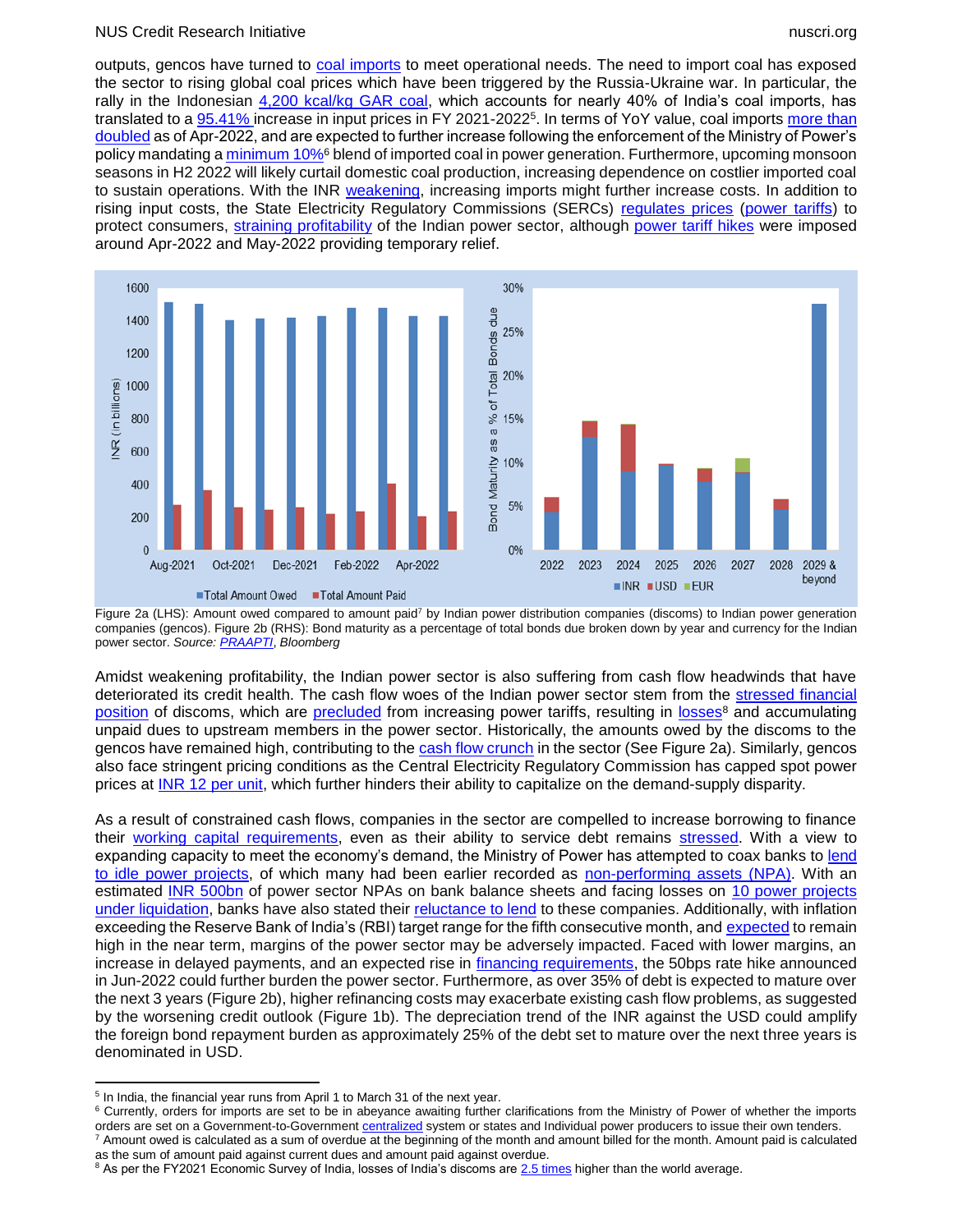To alleviate the repayment pressure on the sector and improve overall repayments, the Indian government has proposed an [interest-free scheme.](https://timesofindia.indiatimes.com/business/india-business/government-readies-interest-free-instalment-scheme-to-clear-genco-dues/articleshow/91626138.cms) However, the newly established [weekly billing cycle](https://www.telegraphindia.com/business/weekly-billing-for-power-distributors/cid/1867225) might place additional strains on the cash cycle of discoms. In the long term, the government aims to resolve the long-term coal shortage of the power sector through a transition to greener sources of energy. In line with the carbon emission [targets,](https://www.ceew.in/news/cop-26-ceew-unpacks-indias-2070-net-zero-target-and-other-climate-mitigation-measures#:~:text=Speaking%20at%20the%2026th%20Conference,its%20energy%20demand%20through%20renewables.) India plans on reducing power generation in nearly [half of its coal power plants](https://www.financialexpress.com/economy/half-of-coal-fired-power-units-to-cut-output-over-four-years-power-ministry/2542747/) over the course of four years. However, renewable energy power plants also face [considerable headwinds](https://www.business-standard.com/article/companies/weak-discoms-remain-a-hurdle-for-india-s-renewable-energy-sector-moody-s-122061300360_1.html) owing to the lack of cash flows from the discom sector which, in turn, slows down the transition process. Furthermore, companies may have to raise [additional capital](https://economictimes.indiatimes.com/industry/renewables/for-indias-energy-transition-financing-will-be-a-key-challenge/articleshow/91073021.cms) to finance renewable energy projects<sup>9</sup> as they try to meet the government's emission targets. Overall, as suggested by the Forward PD, the credit outlook of the power sector may worsen and diverge from the global median, despite the government's efforts.

<sup>&</sup>lt;sup>9</sup> Capital expenditure in renewable energy must increase by more tha[n two-fold](https://qz.com/india/2175729/investments-in-indias-renewable-sector-rose-125-percent-in-one-year/) in order to attain the carbon emission goals set by India.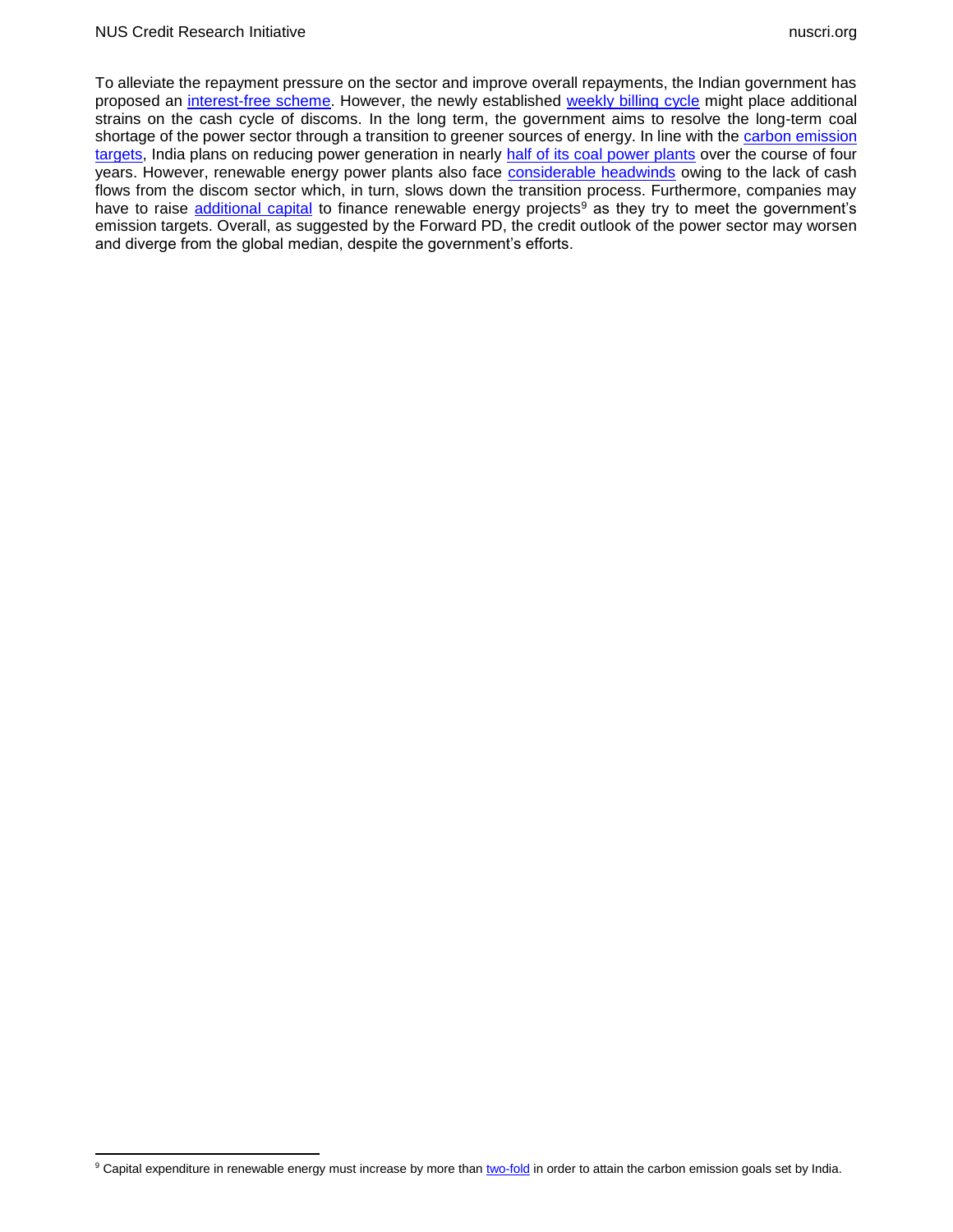#### **Credit News**

# **End of ECB stimulus to leave demand 'void' in corporate bond market**

**Jun 08.** With ECB planning to cease its bond-buying program, investors fear there will be a gap in demand in the corporate debt market. As of May 2022, under this program, the ECB held around GBP 341bn of corporate debt, an amount much higher than the GBP 140bn seen in Mar 2020 just as the pandemic struck. Currently, in a bid to tame inflation, the ECB plans to halt the bond-buying program in the third quarter of 2022 before its planned rate hikes. Traders have already begun exiting their positions in anticipation of cessation of bond-buying by the ECB and also as surging inflation and the possibility of additional rate hikes make fixed income paying securities unattractive.  $(FT)$ 

# **Inflation drives investors away from Asian emerging market debt**

**Jun 12.** Asian sovereign bonds are among the worst performers in a gauge of local-currency debt, with some saying the pain is just starting. Bond investors are avoiding Asia's emerging markets as the region's resilience to the global inflation threat shows signs of cracking. Supply-chain bottlenecks due to the lockdowns in China are exacerbating inflation pressure in the region, as China is the dominant trade partner for many Asian nations. That uptick in inflation is pushing the region's central banks to act, joining their peers in Latin America and Eastern Europe in raising rates to combat price pressures. ([Bloomberg\)](https://www.bloomberg.com/news/articles/2022-06-12/bond-managers-fret-asia-inflation-surge-as-local-debt-lags-peers)

## **Rout in bond markets is so severe that double-digit losses are the norm**

**Jun 10.** The central banks' tightening policies to control inflation have pushed Treasury yields higher attracting more investors, who would naturally tend towards high-quality instruments amidst economic uncertainties. This flight to quality, in turn, spurs selloffs in other credit markets. As a result, Euro corporate bonds, along with US dollar and sterling markets, have been posting double-digit losses in 2022. [\(Bloomberg\)](https://www.bloomberg.com/news/articles/2022-06-10/global-bonds-drop-to-2022-low-wiping-out-7-8-trillion-of-value)

# **China new bank loans nearly triple in May as Beijing steps up policy support**

**Jun 10**. Chinese banks extended CNY 1.89trn in new loans in May, nearly tripling April's tally and handily beating expectations. Chinese policymakers have stepped up support for the slowing economy as Shanghai and other cities ease Covid-19 lockdowns following a drop in new infections. The Cabinet announced a package of policy steps last month, and the central bank cut its benchmark reference rate for mortgages by an unexpectedly wide margin, in a bid to turn around the contracting housing market, a key economic growth driver. New bank lending in China jumped far more than expected in May and broader credit growth also quickened. Besides, the Broad M2 money supply grew 11.1% from a year earlier, above estimates of 10.4% forecast. [\(BT\)](https://www.businesstimes.com.sg/banking-finance/china-new-bank-loans-nearly-triple-in-may-as-beijing-steps-up-policy-support)

# **Europe bond risk gauge near 'danger zone' piles pressure on ECB**

**Jun 10.** With the ECB expected to start hiking rates in the coming months, concerns about its possible disproportionate effects among its member economies are surfacing. Generally, more indebted countries tend to be more sensitive to changes in monetary policy. As the spread widens, any new debt issued would likely increase finance costs and add to the debt servicing burden. To date, the spread between 10-year German and Italian bonds is at 226bps. Further widening could prompt the ECB to impose additional measures to reduce the impact of tightening monetary policy on weaker markets. (**Bloomberg**)